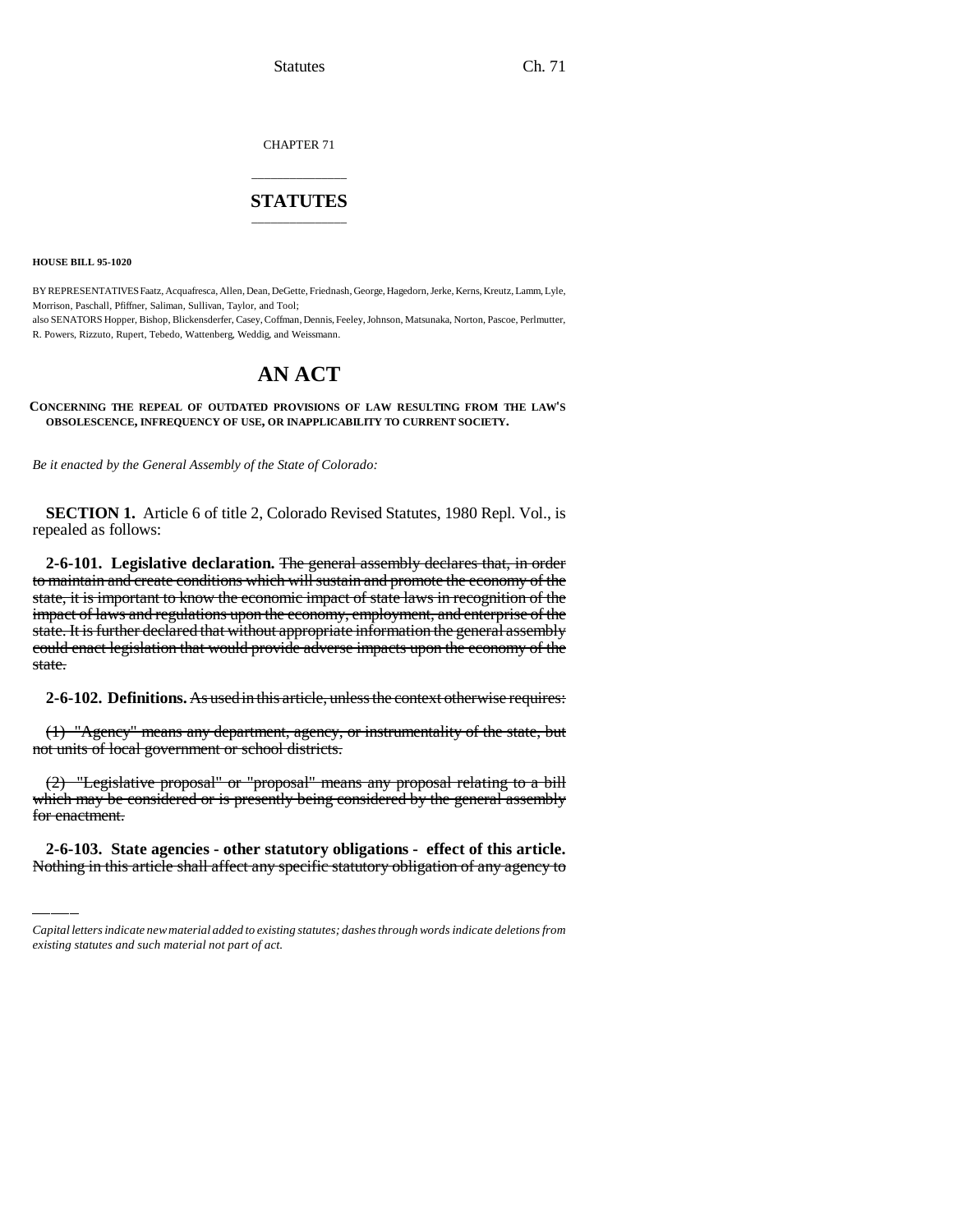comply with any statutory standards or criteria prescribed by any other law. The requirements set forth in this article are supplementary to those set forth in existing law governing state agencies.

**2-6-104. Economic impact statements - request - contents.** (1) The president of the senate, the speaker of the house of representatives, the majority and minority leaders of the senate or the house of representatives, the chairman of any committee of reference of the senate or the house of representatives, with approval of the president of the senate or the speaker of the house of representatives, or the chairman of an interim committee of the general assembly, with the approval of the chairman of the legislative council, may request an economic impact statement of any agency which is affected by or will have the duty of administering a legislative proposal. If no such agency can be ascertained, the economic impact statement shall be prepared by the office of state planning and budgeting.

(2) An economic impact statement shall provide any of the following, as designated by the requesting official:

(a) A brief description of the primary purpose of the proposal and the way in which it would operate;

(b) Citation of law, regulation, or other authority relevant to the proposal;

(c) The manner and extent to which the proposal if adopted may, directly or indirectly:

(I) Curtail, prevent, or increase any existing or likely employment of people in the state;

(II) Result in increased or decreased costs of goods or services in the state and the estimated dollar measure of such costs;

(III) Result in increased or decreased costs to state and local governments, including revenues that may be lost, and the estimated dollar measure of such costs;

(IV) Result in any adverse or favorable economic impacts within the state other than those specifically referred to in this section.

(3) Information requested by this section shall be included, if relevant, in an economic impact statement to the extent known by an agency. An economic impact statement that omits any information requested by this section shall specifically note its omission, the reason for its omission, the importance of any relevant information so omitted to a realistic assessment of the economic impact of the proposal, and the additional time and effort required to obtain any information needed for such assessment.

(4) An agency economic impact statement required by this article shall be made available to each member of the general assembly at the time such agency recommendation or report on the proposal is released or otherwise made available by the agency if the general assembly is in session; otherwise the statement shall be provided to the member or the committee requesting the statement.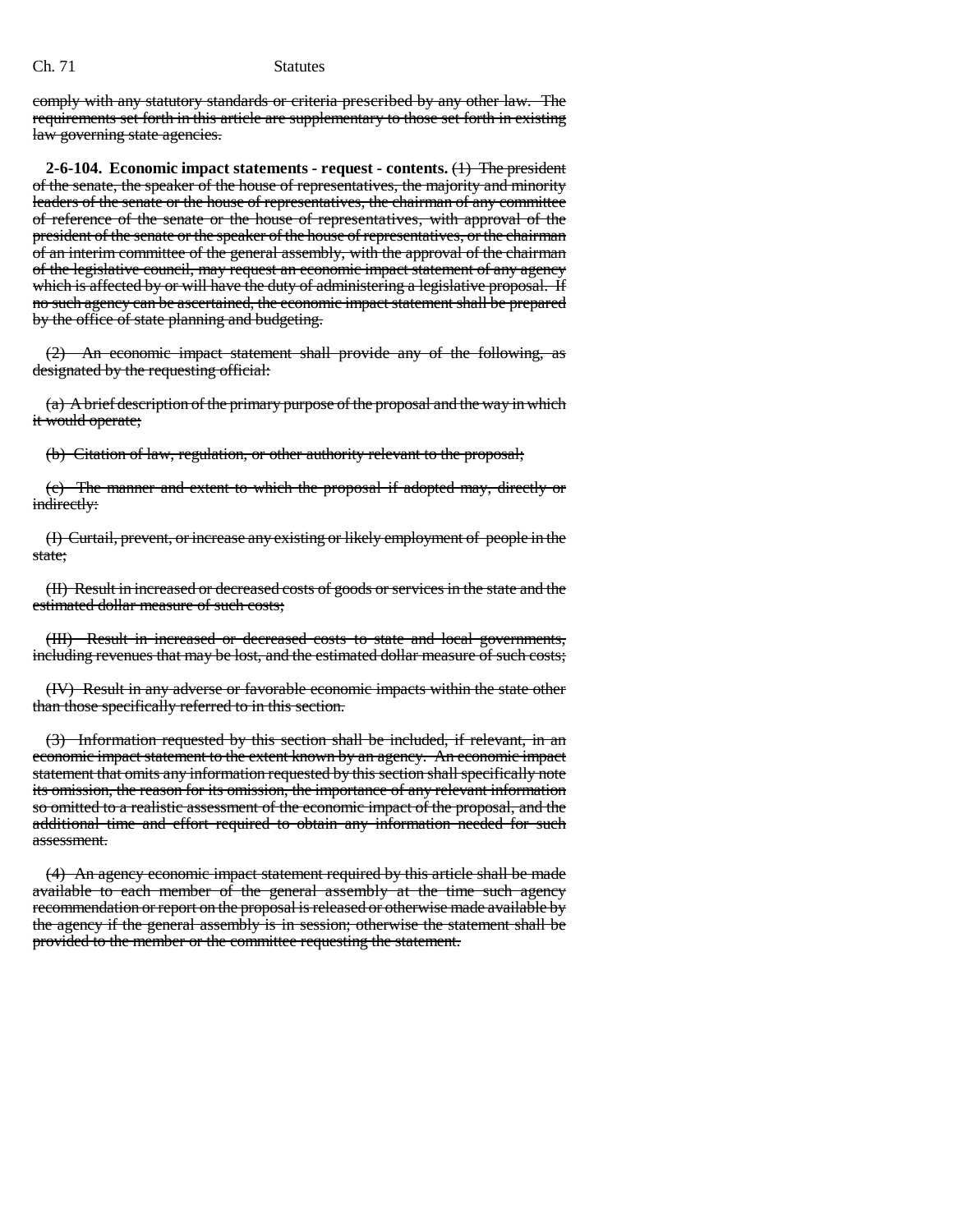**SECTION 2.** 6-15-102 (4), Colorado Revised Statutes, 1992 Repl. Vol., is amended to read:

**6-15-102. Art dealers and artists - consignment of works of fine art.** (4) An art dealer is strictly liable for the loss of or damage to a work of fine art while it is in his possession. The value of the work of fine art is, for the purposes of this subsection (4), the value established in a written agreement between the artist and the art dealer prior to the loss or damage of the work.  $\sigma$ , if no written agreement regarding the value of the work exists, the fair market value of the work less the art dealer's commission or fee.

**SECTION 3.** Article 41 of title 7, Colorado Revised Statutes, 1986 Repl. Vol., is repealed as follows:

**7-41-101. Additional statements in certificate.** (1) Whenever any number of persons organize under the provisions of law to form a corporation for the purpose of constructing a line of magnetic telegraph in this state, their certificate shall specify the termini of such lines, and the counties through which they shall pass. Such corporation is authorized to construct the telegraph lines from point to point along and upon any of the public roads by the erection of the necessary fixtures, including posts, piers, and abutments necessary for the wires; but the same shall not incommode the public in the use of the roads or highways.

(2) A corporation organized under the "Colorado Nonprofit Corporation Act" shall have all of the rights and powers granted by this article to the extent not inconsistent with said act, if such corporation otherwise complies with the terms and provisions of this article.

**7-41-102. Consent of municipality.** No company has the right to erect any poles, posts, piers, abutments, wires, or other fixtures of their lines along or upon any street, alley, highway, or public ground within any incorporated city or town without the consent of the corporate authorities of the city or town. The consent required by this section must be in writing and shall be recorded in the recorder's office of the county in which the city or town is located. Any such city council or board of trustees of a city or town, as the case may be, shall have power to direct any alteration in the location or erection of any poles, posts, piers, or abutments and also in the height of wires, having first given the company or its agent opportunity to be heard in regard to the alteration.

**7-41-103. Refusal to send message - penalty.** If any company owning or operating any line of telegraph in this state refuses to receive a dispatch from any other company or person owning or operating any telegraph line in this state or refuses or willfully neglects to transmit the same in good faith and without partiality, the company so offending shall forfeit all rights and franchises acquired under the laws of this state, and may be enjoined therefrom by bill of complaint filed in any court of competent jurisdiction, and be liable to pay all damages which shall accrue by reason of the refusal to the company or person offering such dispatch for transmission.

**7-41-104. Messages sent in order received.** It is the duty of all persons employed in transmitting messages by telegraph to transmit them in the order in which they are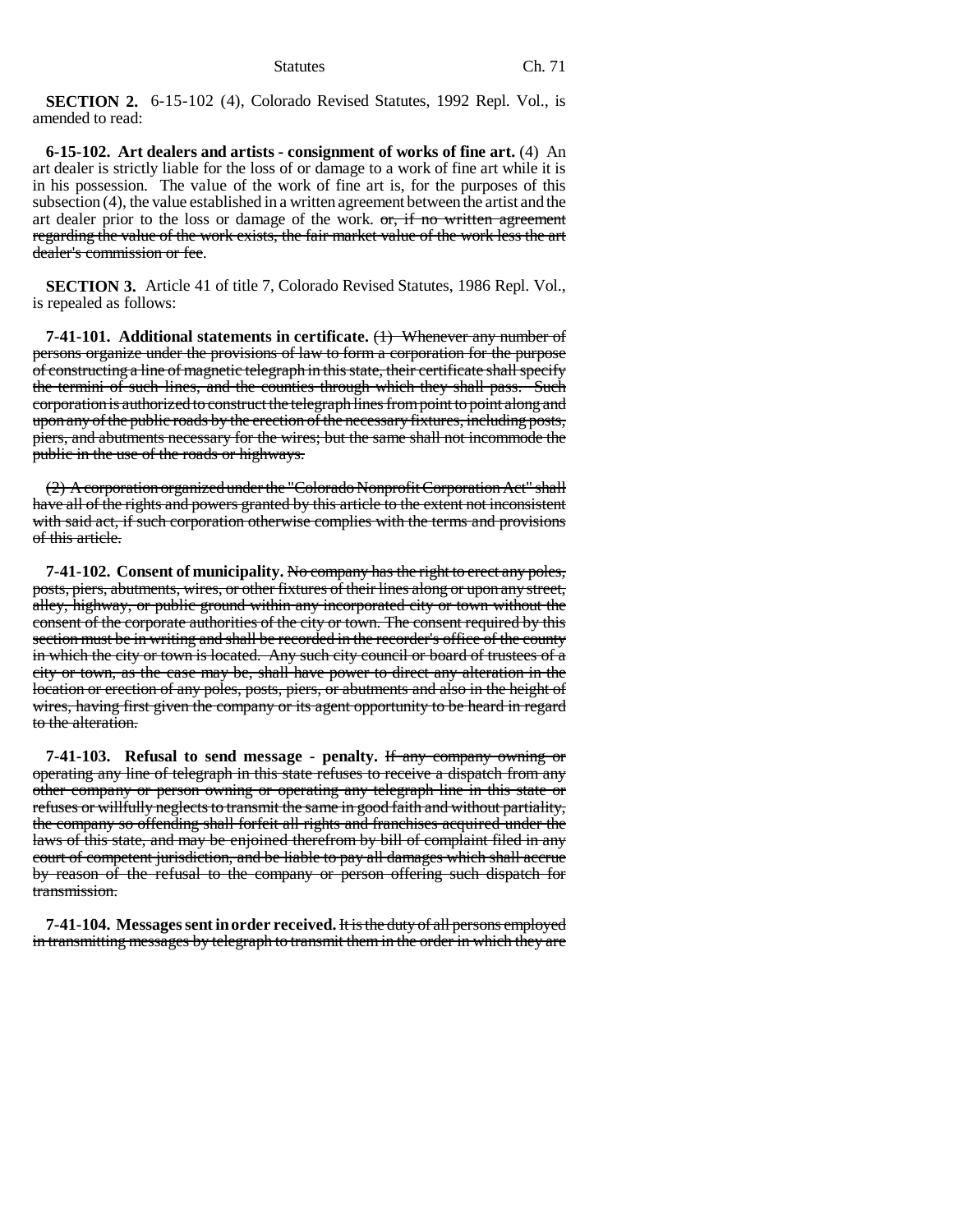received, and any person who fails to transmit a message, who suppresses a message, or who makes known the contents of a message to any person other than the one to whom it is addressed or his agent is guilty of a misdemeanor and, upon conviction thereof, shall be punished by a fine of not more than five hundred dollars, and said company shall be liable for all damages resulting therefrom.

**SECTION 4.** Article 46 of title 7, Colorado Revised Statutes, 1986 Repl. Vol., is repealed as follows:

**7-46-101. Additional statements in certificate.** (1) If three or more persons associate under the provisions of law to form a corporation for the purpose of constructing a bridge or establishing a ferry over any of the streams of water in this state, their certificate, in addition to the matters otherwise required, shall specify: The place where said bridge or ferry is to be built or established and on what streams; and that the banks on both sides of the stream where the bridge or ferry is to be built or established are owned by said company, or that the company has obtained in writing the consent of the owners of the banks where the said bridge is to be built to erect the bridge, or establish the ferry; or that the banks at such place are a public highway.

(2) A corporation organized under the "Colorado Nonprofit Corporation Act" shall have all of the rights and powers granted by this article to the extent not inconsistent with said act, if such nonprofit corporation otherwise complies with the terms and provisions of this article.

**7-46-102. Bridge shall be kept open.** Any bridge built or ferry established under the provisions of law shall at all times be kept in good and safe condition for travel, both night and day, unless it is rendered impassable by reason of flood or high water. Any bridge or ferry so built or established, if destroyed by flood, fire, or other causes, shall be rebuilt or reestablished within a period of nine months from such destruction, or the rights acquired under law shall be forfeited and cease to exist.

**7-46-103. Rate of toll.** The company, prior to receiving any toll upon said bridge or ferry, shall set up and keep in a conspicuous place on the bridge or ferry a board on which shall be written or printed in a plain, legible manner the rates of toll which have been prescribed by the board of county commissioners of the county. If any company demands or receives any greater rate of toll than the rate prescribed by said board, it shall be subject to a fine of ten dollars. No corporation formed under the provisions of law shall demand or receive toll if said bridge or ferry is not in a good and safe condition for travel, and any person having paid toll on such bridge or ferry and finding the same in a bad or unsafe condition for vehicles shall have the right to make complaint before the county court in the county in which the bridge or ferry is located, which court shall proceed as is provided in section 43-3-308, C.R.S.

**SECTION 5.** Article 72 of title 7, Colorado Revised Statutes, 1986 Repl. Vol., is repealed as follows:

**7-72-101. Registration of lands by name.** The owners of any farm or ranch in this state may have the name of their farm or ranch duly recorded in a register which shall be kept by the county clerk and recorder of each of the counties of the state for that purpose upon the payment of the fee provided by statute to the county clerk and recorder of the county in which such farm or ranch may be located accompanied by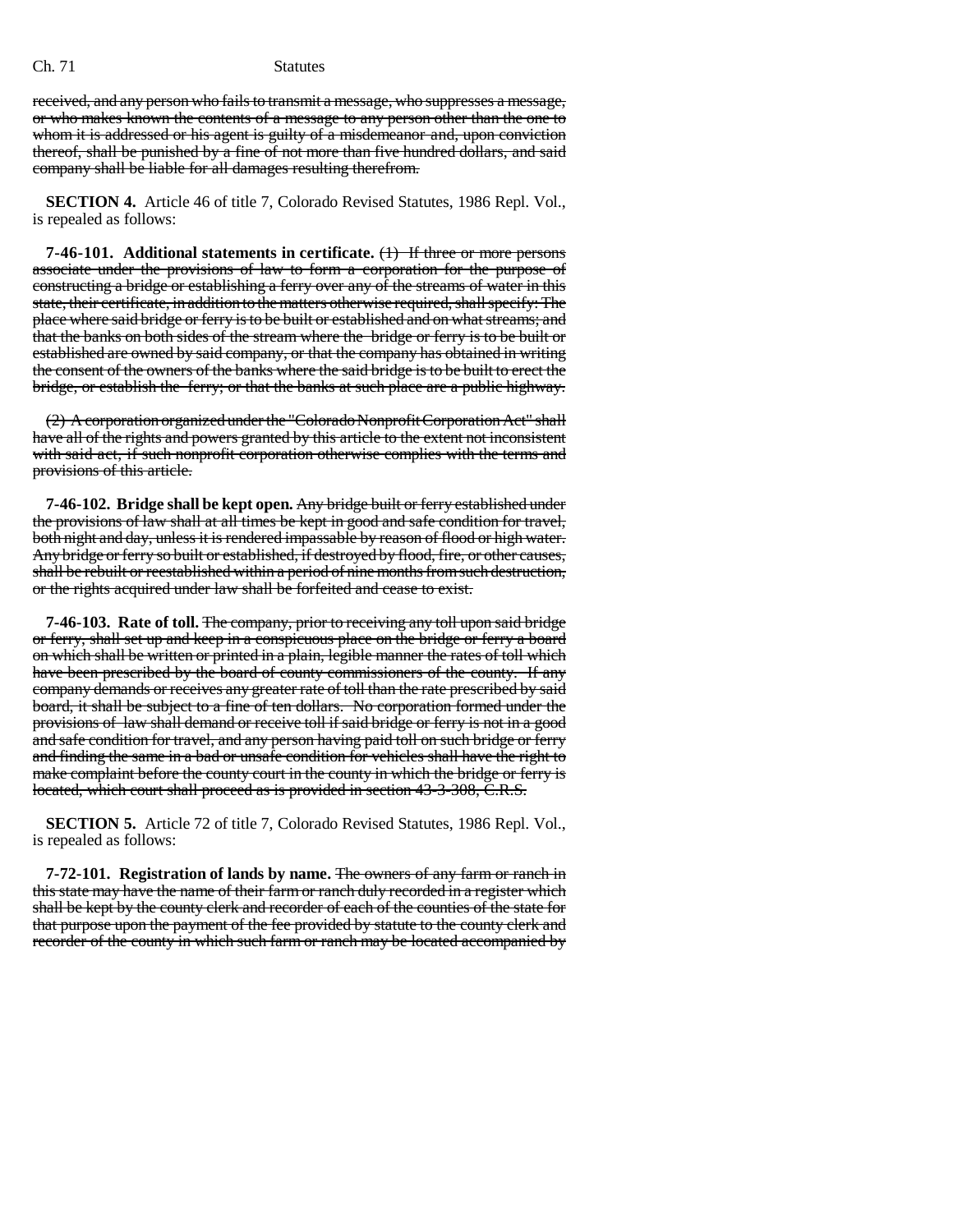an affidavit by such owners to be recorded in the register setting forth the lands included in such farm or ranch by legal subdivision or description and the name adopted for registry under this article. Such owners shall be furnished a certificate without additional charge, issued under the seal of said county clerk and recorder, setting forth the name and description of the farm or ranch and the name of the owners. When any name has been already recorded as the name of any farm or ranch, such name shall not be recorded as the name of any farm or ranch in the same county unless such name has been previously cancelled as provided in section 7-72-102.

**7-72-102. Cancellation - fees.** Any name recorded as provided in section 7-72-101 may be cancelled at any time by the record owners thereof or their heirs, devisees, successors, or grantees by filing for record with the county clerk and recorder of the county in which such name is recorded a relinquishment of the use of such name.

**SECTION 6.** Article 8 of title 8, Colorado Revised Statutes, 1986 Repl. Vol., is repealed as follows:

**8-8-101. Truck system defined.** (1) As used in this article, unless the context otherwise requires, "truck system" means:

(a) Any agreement, method, means, or understanding used or employed by an employer, directly or indirectly, to require his employee to waive the payment of his wages in lawful money of the United States and to take the same, or any part thereof, in goods, wares, or merchandise belonging to the employer or any other person or corporation;

(b) Any condition in the contract of employment between employer and employee, direct or indirect, or any understanding, express or implied, that the wages of the employee, or any part thereof, shall be spent in any particular place or in any particular manner;

(c) Any requirement or understanding by the employer with the employee that does not permit the employee to purchase the necessities of life where and of whom he chooses without interference, coercion, let, or hindrance;

(d) Charging the employee interest, discount, or other thing for money advanced on his wages, earned or to be earned, where the paydays of the employer are at unreasonable intervals of time;

(e) Any arrangements, means, or methods by which any person, company, or corporation issues any truck order, scrip, or other writing by means of which the maker may charge the amount thereof to the employer of laboring men so receiving the truck order, scrip, or other writing with the understanding that the employer shall charge the same to his employee and deduct the same from his wages.

**8-8-102. Use of truck system unlawful.** It is unlawful for any person, company, or corporation, or the agent or the business manager of any such person, company, or corporation doing business in this state to use or employ as a system, directly or indirectly, the truck system in the payment, in whole or in part, of the wages of any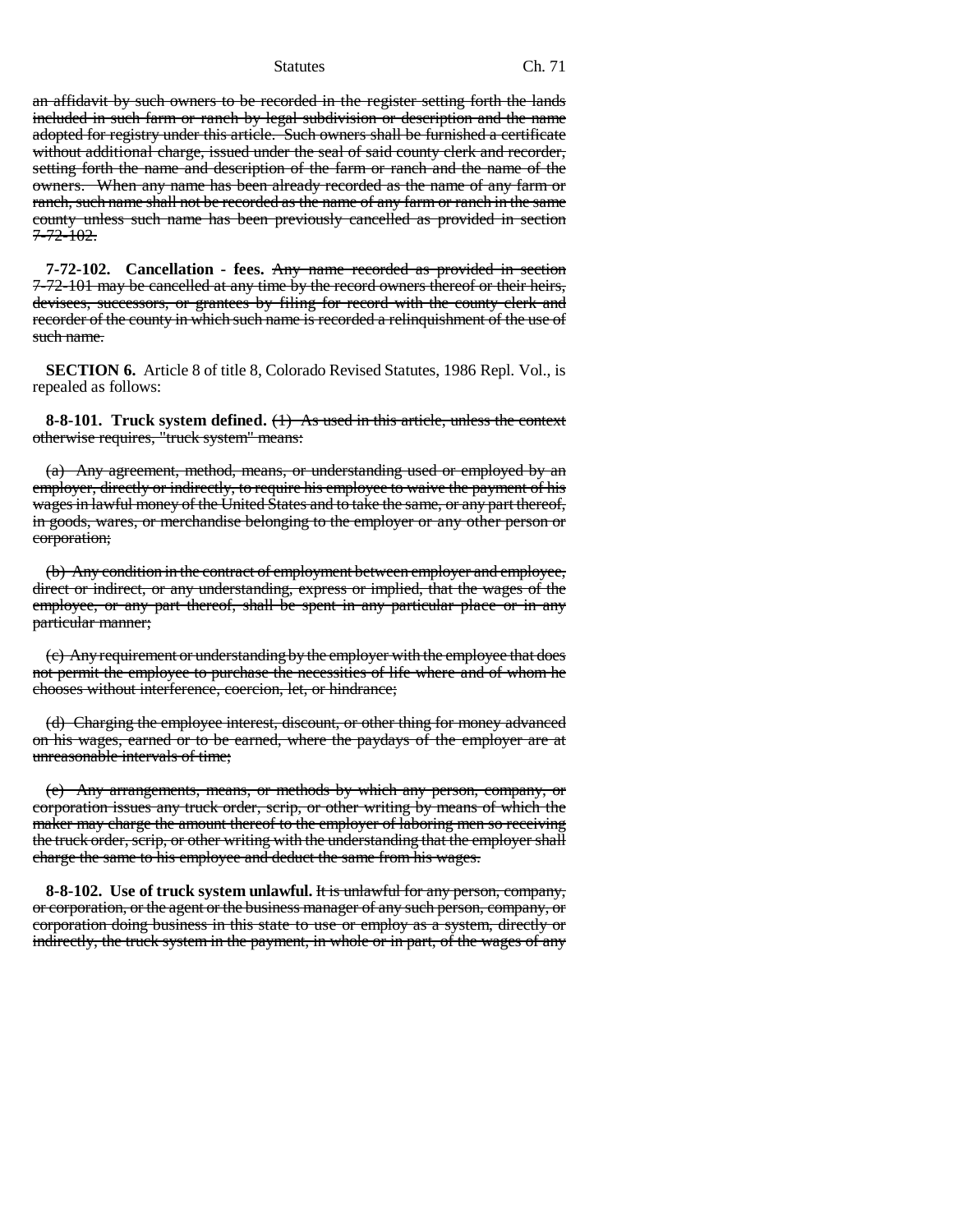employees of any such person, company, or corporation.

**8-8-103. Truck order, scrip - void.** Any truck order, scrip, or other writing made, issued, or used in aid of, in furtherance of, or as a part of the truck system evidencing any debt or obligation from any person, company, or corporation for wages due or to become due to any employee of any person, company, or corporation issued under a system whereby it is the intent and purpose to settle such wage debt by any means or device other than in lawful money, shall be void in the hands of any person, company, or corporation with knowledge that the same had been issued in pursuance of such system; and it is unlawful to have, hold, or circulate the same with such knowledge.

**8-8-104. Penalty for violation.** Any person who violates any of the provisions of this article is guilty of a misdemeanor and, upon conviction thereof, shall be punished by a fine of not less than one hundred dollars nor more than five hundred dollars and by imprisonment in the county jail not less than thirty days nor more than six months.

**8-8-105. Violation cause for forfeiture of charter.** The violation of the provisions of any section of this article by any corporation organized and existing under the laws of this state is sufficient cause for the forfeiture of the charter of the corporation, and the attorney general of the state shall immediately commence proceedings in the proper court in the name of the people of the state of Colorado against the corporation for the forfeiture of its charter.

**8-8-106. Effect of violation by foreign corporation.** Any foreign corporation doing business in this state who violates the provisions of any section of this article shall forfeit its right to do business in this state, and the attorney general of the state, when such knowledge comes to his attention by information or otherwise, shall institute proceedings in the proper court for the forfeiture of the right of any such corporation to do business in this state.

**8-8-107. Action to enforce forfeiture.** If the attorney general of the state fails, neglects, or refuses to commence the actions provided for in sections 8-8-105 and 8-8-106 after demand is made upon him by any responsible person to institute the proceedings, then any citizen of this state has the right to institute and maintain such proceedings upon giving bond for costs of suit.

**8-8-108. District attorney to prosecute.** The district attorney of any county shall prosecute for any violation of this article in the same manner as he may be required by law to prosecute for the violation of other criminal acts, except as provided in sections 8-8-105 and 8-8-106.

**8-8-109. Canal and reservoir companies excepted.** The provisions of this article shall not be construed to prevent ditch, canal, and reservoir companies from contracting or issuing orders or warrants payable at future dates in lawful money of the United States for labor performed or services rendered or from contracting and paying for the same in the capital stock of such companies or water rights or privileges for water connected with the same.

**SECTION 7.** 10-3-120 (1), Colorado Revised Statutes, 1994 Repl. Vol., is repealed as follows: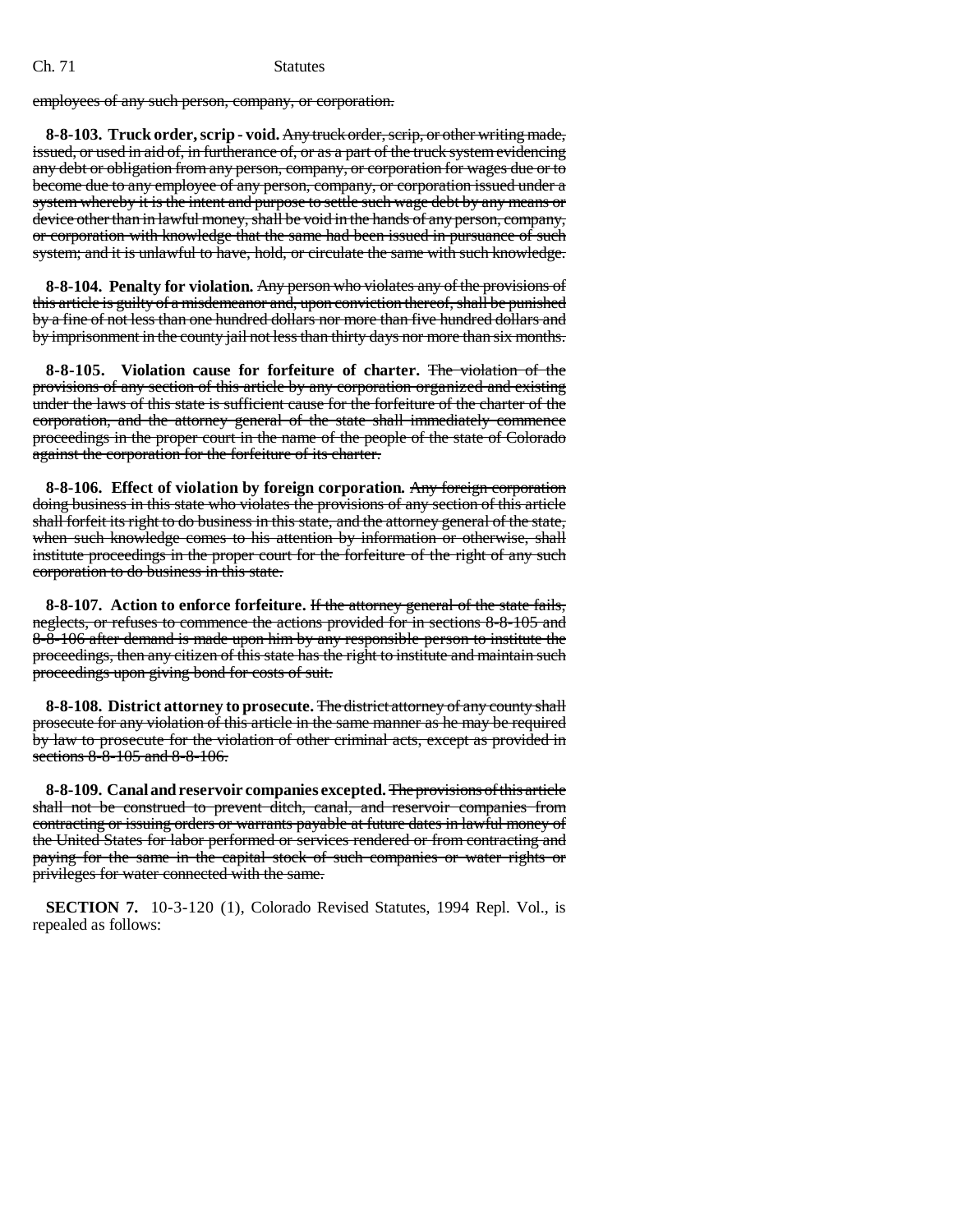**10-3-120. Investments of officers, directors, and principal stockholders.** (1) Every person who is directly or indirectly the beneficial owner of more than ten percent of any class of equity security of a domestic stock insurance company or who is a director or an officer of such company shall file in the office of the commissioner, on or before the thirty-first day of January, 1966, or within ten days after he becomes such beneficial owner, director, or officer, a statement, in such form as the commissioner may prescribe, of the amount of all classes of equity securities of such company of which he is the beneficial owner and within ten days after the close of each calendar month thereafter, if there has been a change in such ownership during such month, shall file in the office of the commissioner a statement, in such form as the commissioner may prescribe, indicating his ownership at the close of the calendar month and such changes in his ownership as have occurred during such calendar month.

**SECTION 8.** 10-3-121, Colorado Revised Statutes, 1994 Repl. Vol., is repealed as follows:

**10-3-121. Regulation of proxies, consents, or authorizations.** (1) The purpose of this section is to regulate the solicitation of proxies, consents, or authorizations by domestic stock insurers having one hundred or more stockholders of record in accordance with the intent of congress as expressed in the "Securities Acts Amendments of 1964", by declaring unlawful certain solicitation practices and providing for the regulation thereof.

(2) No person shall, in contravention of such rules and regulations as the commissioner may prescribe as necessary or appropriate in the public interest or for the protection of investors, solicit or permit the use of his name to solicit any proxy or consent or authorization in respect of any security of a domestic stock insurer having one hundred or more stockholders of record.

(3) Unless proxies, consents, or authorizations in respect of a security of a domestic stock insurer are solicited by or on behalf of the management of the insurer from the holders of record of such security in accordance with the rules and regulations prescribed under subsection (2) of this section, prior to any annual or other meeting of the holders of such security, such insurer shall, in accordance with the rules and regulations prescribed by the commissioner, file with the commissioner and transmit to all holders of record of such security information substantially equivalent to the information which would be required to be transmitted if a solicitation were made.

(4) This section is applicable to all domestic stock insurers having one hundred or more stockholders of record; except that this section shall not apply to any insurer if ninety-five percent or more of its stock is owned or controlled by a parent or an affiliated insurer and the remaining shares are held by less than five hundred stockholders. A domestic stock insurer which files with the securities and exchange commission forms of proxies, consents, and authorizations complying with the requirements of the federal "Securities and Exchange Act of 1934", as amended, is exempt from the provisions of this section.

(5) The term "person" as used in this section includes a natural person, corporation, partnership, and association.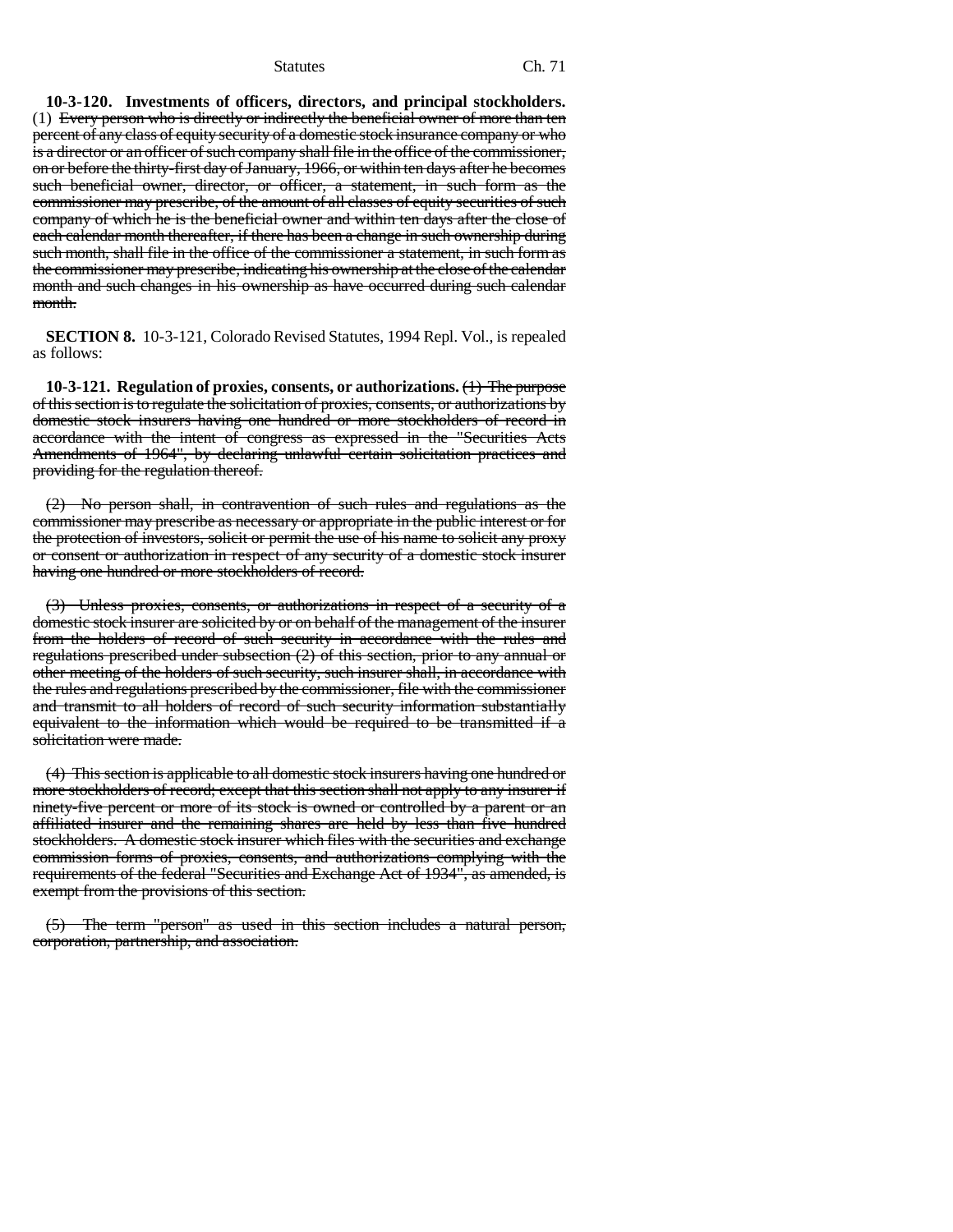**SECTION 9.** Article 9 of title 10, Colorado Revised Statutes, 1994 Repl. Vol., is repealed as follows:

**10-9-101. Franchise insurance.** (1) Insurance on the franchise plan is declared to be life or accident and sickness insurance granted pursuant to a plan under which either: Four or more employees of any corporation, copartnership, or individual employer or of any governmental corporation, unit, agency, or department; or ten or more members, employees, or employees of members of any labor union, or of any trade, business, industrial, or professional association which has had an active existence for at least two years are initially insured, and under which such persons, with or without their dependents, are issued the same basic form of individual policy, varying only in respect to amounts and benefits as applied for, under an arrangement whereby the premiums on such policies are paid to the insurer periodically by the employer or by the association, or by some designated person acting on behalf of such employer or association. Such premium payments shall be made from the employer's or the association's own funds or from funds contributed by the employees or members specifically for their insurance, or from both.

(2) The term "employee", as used in this article, includes officers, managers, and employees of the employer, the partners if the employer is a partnership, and the individual proprietor if the employer is an individual proprietorship; except that an officer, manager, director, partner, or individual proprietor is not deemed an "employee" unless he is actively engaged in and devotes a substantial part of his time to the conduct of the business of the corporation, partnership, or proprietorship.

**10-9-102. Authority to write franchise insurance.** Any insurance company authorized to write life insurance in this state may issue life insurance policies on the franchise plan, and any insurance company authorized to write accident and sickness insurance in this state may issue accident and sickness insurance policies on the franchise plan.

**10-9-103. Premium rates.** Notwithstanding any provisions of part 11 of article 3 of this title in conflict herewith, insurers may establish, for use in connection with insurance issued on the franchise plan, premium rates which reflect a differential from the rates otherwise charged for identical policies issued on an individual basis, if the rates charged do not unfairly discriminate between franchise units.

**10-9-104. Policy provisions.** (1) In addition to other requirements of the statutes relating to individual life insurance policies:

(a) A life insurance policy issued on the franchise plan and granting term insurance renewable only during the continuation of employment or membership shall provide, in the event of termination of employment or membership, for the conversion of such insurance, without evidence of insurability, to any form of individual whole life or endowment policy then regularly issued by the insurer at the age and for the amount involved; if application and payment of the first premium therefor are made within thirty-one days after the date of such termination, and if the new policy shall be in an amount not exceeding the terminated insurance and without disability or other supplementary benefits, and if the premium therefor shall be at the insurer's then customary nonfranchise rates applicable to the form and amount of the new policy, to the underwriting classification to which the insured then belongs, and to his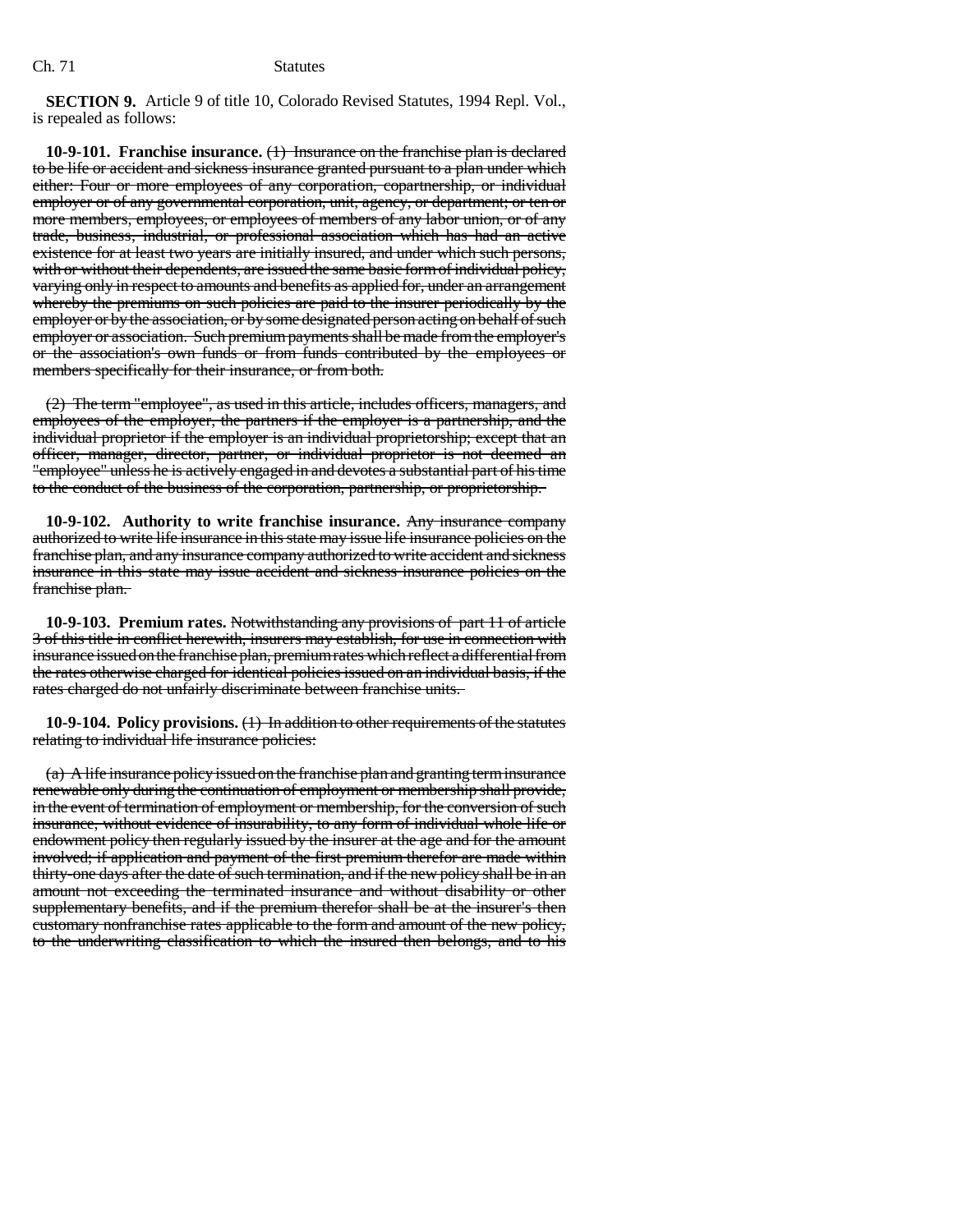attained age at the effective date of the new policy.

(b) A life insurance policy issued on the franchise plan and granting insurance, other than term insurance ceasing upon termination of employment or membership, may provide that any premiums becoming due on or after the date of termination of employment or membership shall be in amounts determined in accordance with the insurer's published rates for such policy at its date of issue, if not issued on the franchise plan, and on the basis of the insured's age and underwriting classification at the date of issue of the policy.

**SECTION 10.** 23-60-103 (1), Colorado Revised Statutes, 1988 Repl. Vol., is amended to read:

**23-60-103. Definitions.** (1) "Area vocational school" means a school offering approved postsecondary vocational programs for credit, operated by a local school district or by a board of cooperative services, and designated by the general assembly as an area vocational school in conformity with standards established by the state board for community colleges and occupational education. Tuition rates and fees charged any person not enrolled in a secondary school curriculum shall be uniform for any group classification. For the purposes of this article, the following are declared to be area vocational schools: The Emily Griffith opportunity school, the Boulder valley area vocational school, the Larimer county area vocational school, the San Luis valley area vocational school, the San Juan basin area vocational school, the Delta-Montrose area vocational school, and the Aurora tech center.

**SECTION 11.** 24-11-103, Colorado Revised Statutes, 1988 Repl. Vol., is repealed as follows:

**24-11-103. Saturday half holiday - effect.** In every city of this state having a population of twenty-five thousand or over, every Saturday during the months of June, July, and August from 12 noon until 12 midnight is hereby designated a public holiday, and the same shall be recognized, classed, and treated as other holidays under the laws of this state. In the case of a half holiday, bills of exchange, bank checks, and promissory notes shall be presentable for acceptance or payment at or before 12 noon of that day; and, for the purpose of protesting or otherwise holding liable any party to any bill of exchange, check, or promissory note which has not been paid before 12 noon on any Saturday during said months, a demand of acceptance or payment thereof may be made and notice of protest or dishonor thereof may be given on the next succeeding secular or business day. When any person receives for collection any check, bill of exchange, or promissory note due and presentable for acceptance or payment on any Saturday during said months, such person shall not be deemed guilty of any neglect or omission of duty nor incur any liability in not presenting for payment or acceptance or collecting such check, bill of exchange, or promissory note on that day. In construing this section, every Saturday during said months, unless a whole holiday, until 12 noon, shall be deemed a secular or business day.

**SECTION 12.** 18-9-203, Colorado Revised Statutes, 1986 Repl. Vol., is repealed as follows:

**18-9-203. Sheepherder abandoning sheep without notice.** (1) It is unlawful for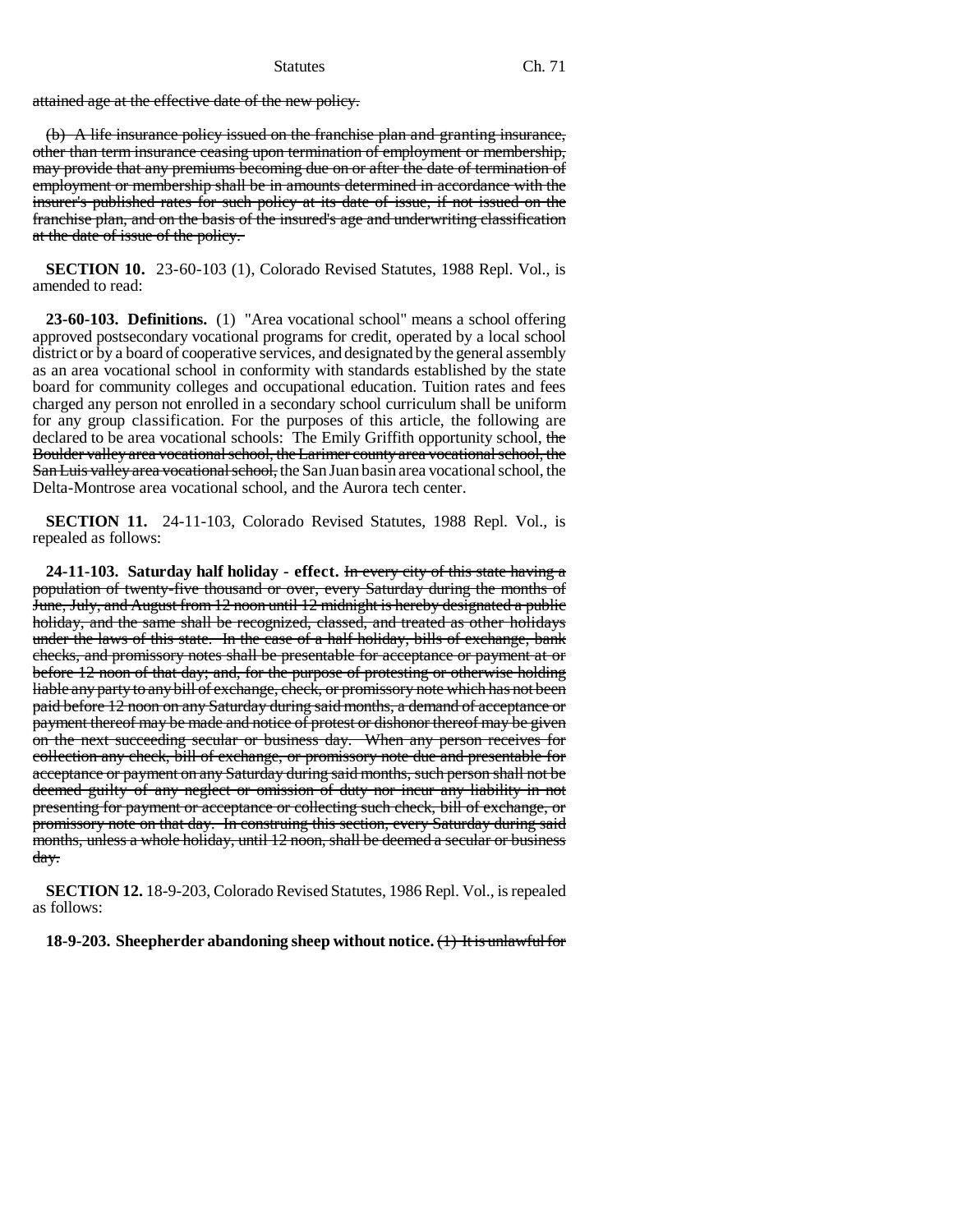any person employed as a sheepherder and having charge as such herder of any sheep, of whatsoever class, kind, description, or number, to willfully desert and abandon any such sheep upon the open range and leave them without care or attention unless the herder, at least five days prior to the abandonment, shall give notice to the owner of such sheep and, if the owner is not the employer of such sheepherder, to the sheepherder's employer of the intention of the sheepherder to abandon said sheep. Said notice shall specify the date the sheepherder intends to abandon the sheep.

(2) Any person who violates any of the provisions of this section commits a class 3 misdemeanor.

**SECTION 13.** 24-11-110, Colorado Revised Statutes, 1988 Repl. Vol., is amended to read:

**24-11-110. Effect of closing public offices.** If, on a holiday designated in section  $24-11-103$ , or on any day when the public office concerned is closed, or on a Saturday, any document is required to be filed with any public office of the state of Colorado, its departments, agencies, or institutions, or with any public office of any political subdivision of the state, or any appearance or return is required to be made at any such public office, or any official or employee of such public office is required to perform any act or any duty of his office, then any such filing, appearance, return, act, or duty so required or scheduled shall neither be abated nor defaulted, but the same shall stand continued to the next succeeding full business day at such public office at the same time and place.

**SECTION 14.** 40-6-121, Colorado Revised Statutes, 1993 Repl. Vol., is amended to read:

**40-6-121. Computation of time.** When the day for the performance of any act under this title, the effective date of any commission decision or order, the effective date of any administrative law judge's or commissioner's recommended decision, or the day upon which any document is required to be filed with the commission falls on a holiday specified in section 24-11-103, C.R.S., or on any Saturday or Sunday, or on any day when the commission office is lawfully closed, the same shall be continued until 5 p.m. on the first full business day following such Saturday, Sunday, legal holiday, or day of lawful closing.

**SECTION 15.** 24-11-106, Colorado Revised Statutes, 1988 Repl. Vol., is repealed as follows:

**24-11-106. Good Roads Day.** The second Friday in May of each year shall be set apart and known as "Good Roads Day", to be observed by the people of this state in the discussion of public highways and in the construction and repair of the same for the benefit and advancement of good roads in the state of Colorado and in such further efforts and undertakings as shall be in harmony with the general character of the day so established.

**SECTION 16.** 24-11-107, Colorado Revised Statutes, 1988 Repl. Vol., is repealed as follows:

**24-11-107. Proclamation of governor.** Annually, at the proper season, the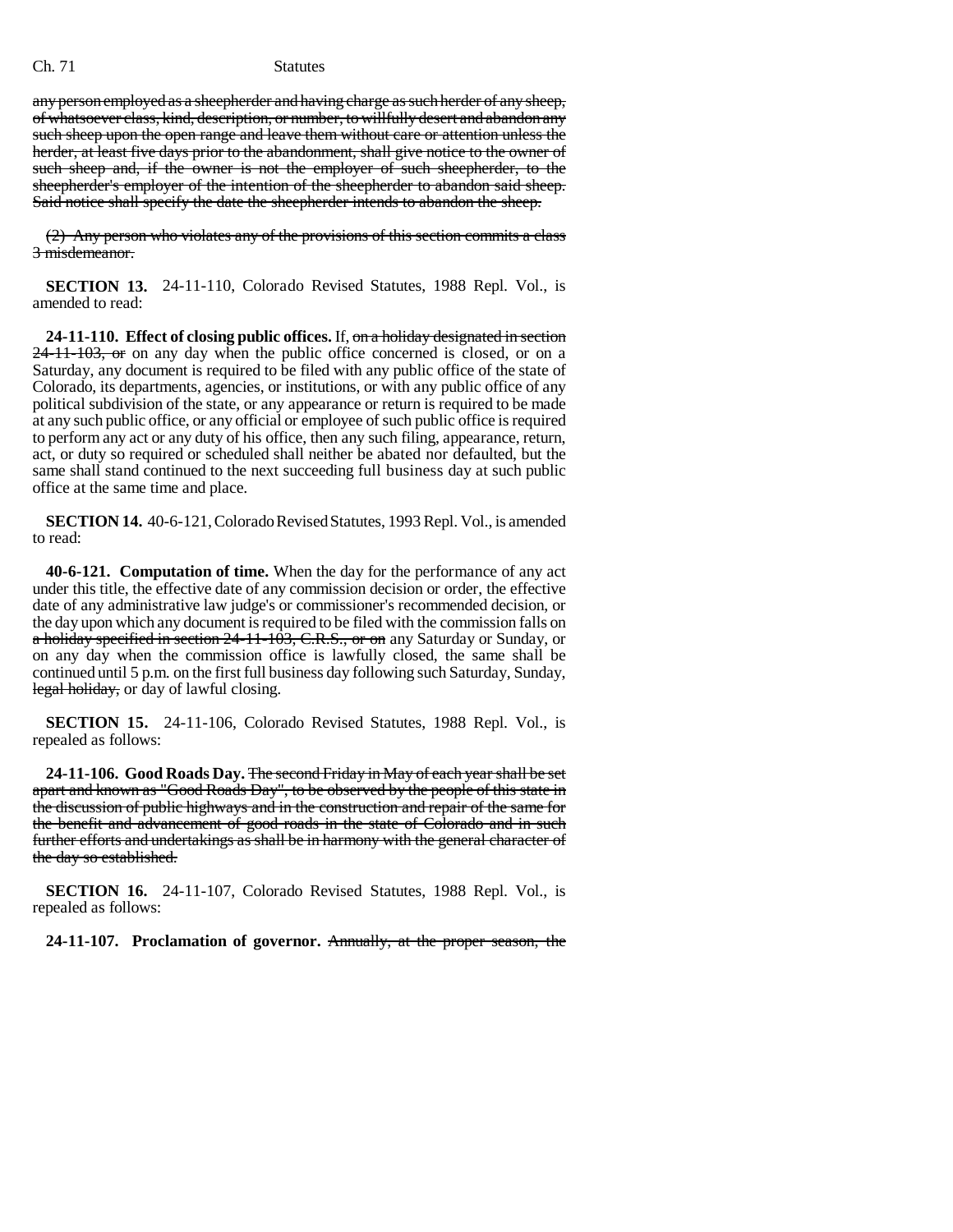governor shall issue a proclamation calling the attention of the people to the provisions of section 24-11-106 and recommending and enjoining their due observance. The commissioner of education shall promote by all proper means the observance of the day.

**SECTION 17.** 35-43-121, Colorado Revised Statutes, 1984 Repl. Vol., is repealed as follows:

**35-43-121. Herding sheep near towns.** No person shall keep or herd ten or more sheep within two miles of any city, town, or village in this state; but this section shall not prevent anyone from driving sheep to market, or from passing through any city, town, or village with such animals, or from keeping the same in any enclosure, or from herding for threshing purposes in any city, town, or village. This section does not apply to any person who owns a stock ranch or farm within the limits provided for in this section.

**SECTION 18.** Article 8 of title 36, Colorado Revised Statutes, 1990 Repl. Vol., is repealed as follows:

**36-8-101. Streams for floating logs.** All streams in the state capable of being used for driving or floating logs, or other timber products therein, may be used for said purpose by complying with the terms and provisions of this article. Such use shall be subject to any right acquired by prior appropriation of water for domestic, agricultural, or manufacturing purposes, with the right of any such appropriator to take and divert the waters of any stream for such purposes to the extent of said prior appropriations, and to make, maintain, and operate solid dams for the diversion of water for such purposes, when needed or required. The use of the stream for driving or floating operations shall not interfere with, injure, or damage any dam, headgate, or appliance used by any appropriator to divert water from said stream nor interfere with or damage any public or private road, bridge, or other structure along, on, or over said stream.

**36-8-102. Use streams without permit.** It is unlawful for any person or corporation to use any stream in this state for the purpose of floating logs or other timber products therein until it procures a permit therefor from the state engineer to use any stream for such purpose. The person or corporation shall comply with all the terms and provisions of this article in relation thereto and shall give a bond as provided in section 36-8-106.

**36-8-103. Application for permit - contents.** Any person or corporation desiring to procure a permit to use any stream in this state for the purpose of driving or floating logs or other timber products shall file with the state engineer an application in writing describing the stream upon which the log driving operations will be conducted and the location and character of any boom or other structure to be used in the operations, together with plans and specifications and a map designating the stream and showing the locations of said appliances. It shall show thereon the general location of all existing dams, headgates, and appliances of any appropriator taking water from the stream and all roads or bridges, public or private, on or over the stream, and the petition shall give the names of all owners of such structures and appliances and post-office address of the owner, insofar as can be ascertained.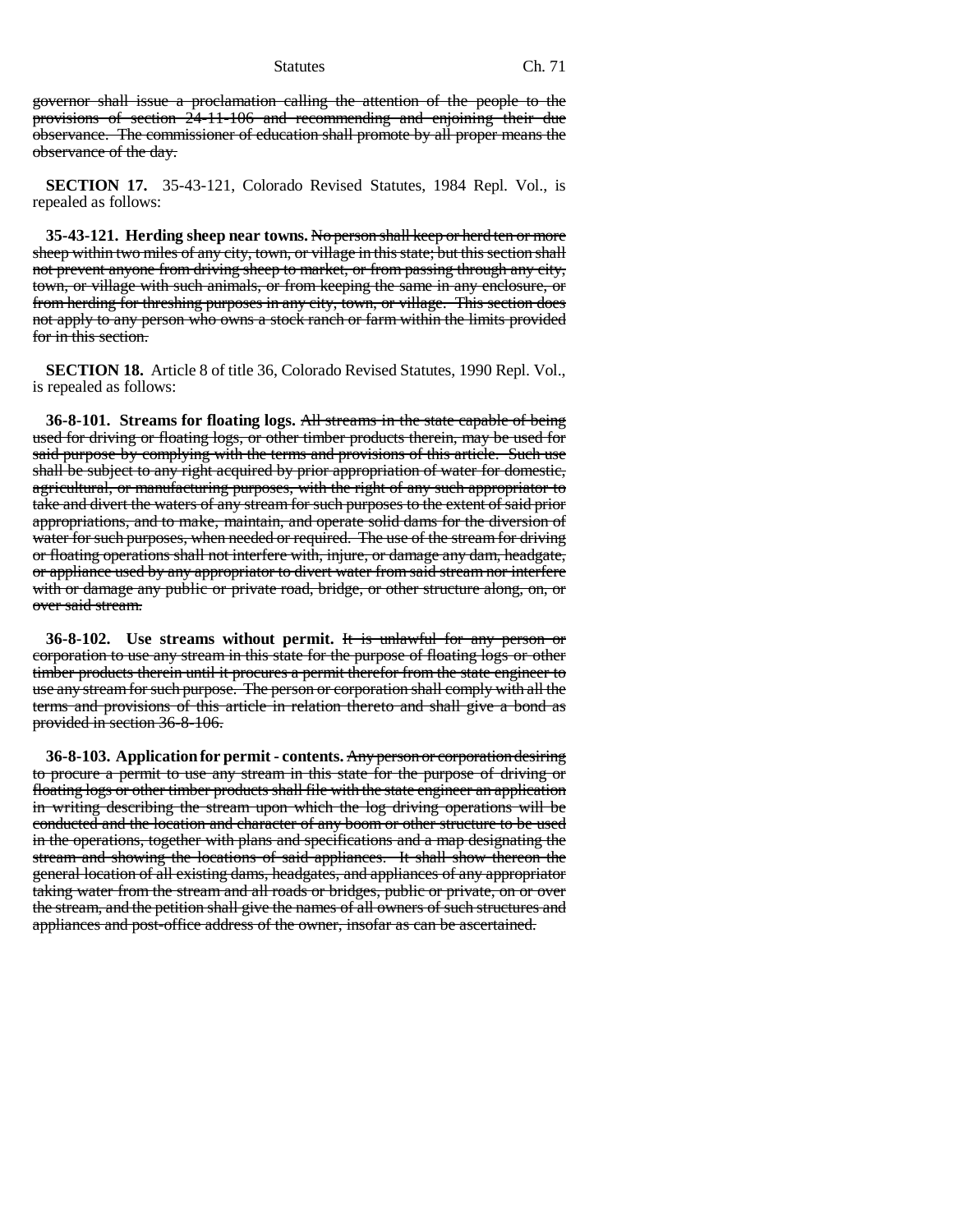**36-8-104. Hearing on petition - notice.** Upon the filing of the petition the state engineer shall fix a date not less than thirty days thereafter and a place for such hearing and shall cause a notice to be issued under his hand and seal stating in substance the nature and purpose of the application and the date and place of hearing thereon. The applicant shall cause the notice to be served personally or by registered mail upon all the owners of dams, headgates, appliances, bridges, or other structures in or over the stream, stating that a hearing on the application will be held at the place and upon the date fixed in the notice or any date to which the hearing may be adjourned. At the hearing any appropriator of water from the stream or any person having a dam, headgate, or appliance on the stream used for diverting water therefrom, and any person having a road, bridge, or other structure on or over the stream, may appear and file objections in writing and resist the application.

**36-8-105. State engineer to consider.** The state engineer shall consider the application, and all objections thereto, and the evidence for or against the same. If need be he shall make a personal inspection of the stream and of the location of any boom or appliance mentioned in the application, as well as all other appliances and structures on the stream, and shall determine whether the granting of the application will injuriously affect any existing dam, headgate, or irrigation appliance, or appropriation of water, or any road, bridge, or other structure in, on, or over the stream. If he determines that the granting of the application will not injuriously affect the property or rights of any other person using the stream or its waters, or any appliance used in connection therewith, or any road, bridge, or other structure thereon, then he shall grant the permit. If he determines that the use of the stream for the purposes stated in the application will injuriously affect the property or rights of any other person using the stream or its waters, or having any road, bridge, or other structure in, on, or over the stream, he shall deny the application. If he determines that the mode of use, or the appliances to be used, may be modified to avoid such injury, then he may grant such permit upon such conditions as he deems necessary for the protection of the rights of others and shall further require the applicant to furnish a good and sufficient bond as provided in section 36-8-106 before issuing the permit. The state engineer shall make his decision in writing and file the same in the proceeding.

**36-8-106. Applicant to file bond.** Before any permit shall be granted, the applicant shall execute and file with the state engineer a bond with good and sufficient security, running to the people of the state, for the use and benefit of all persons and corporations, public or private, having any interest in the waters of the stream as appropriators or otherwise, or having any dam, headgate, appliance, bridge, or other structure in, on, or over the stream which might be injured or damaged by driving or floating logs or other timbers in the stream or by the erection of any boom or other appliance to facilitate log-driving operations in the stream, conditioned to pay all damages sustained by any appropriator of water, or any person having any dam, headgate, or appliance in the stream for the diversion of water, or any road, bridge, or structure in, on, or over the stream, which bond shall be a continuing bond, and any person injured or damaged by the log-driving operation on the stream shall have a right to maintain an action for any injury or damage sustained thereby. Successive suits may be maintained by the same or different persons upon the bond as injury or damage arises. The bond shall be in such an amount as shall be fixed by the state engineer and, when executed and filed with him, shall be approved by him.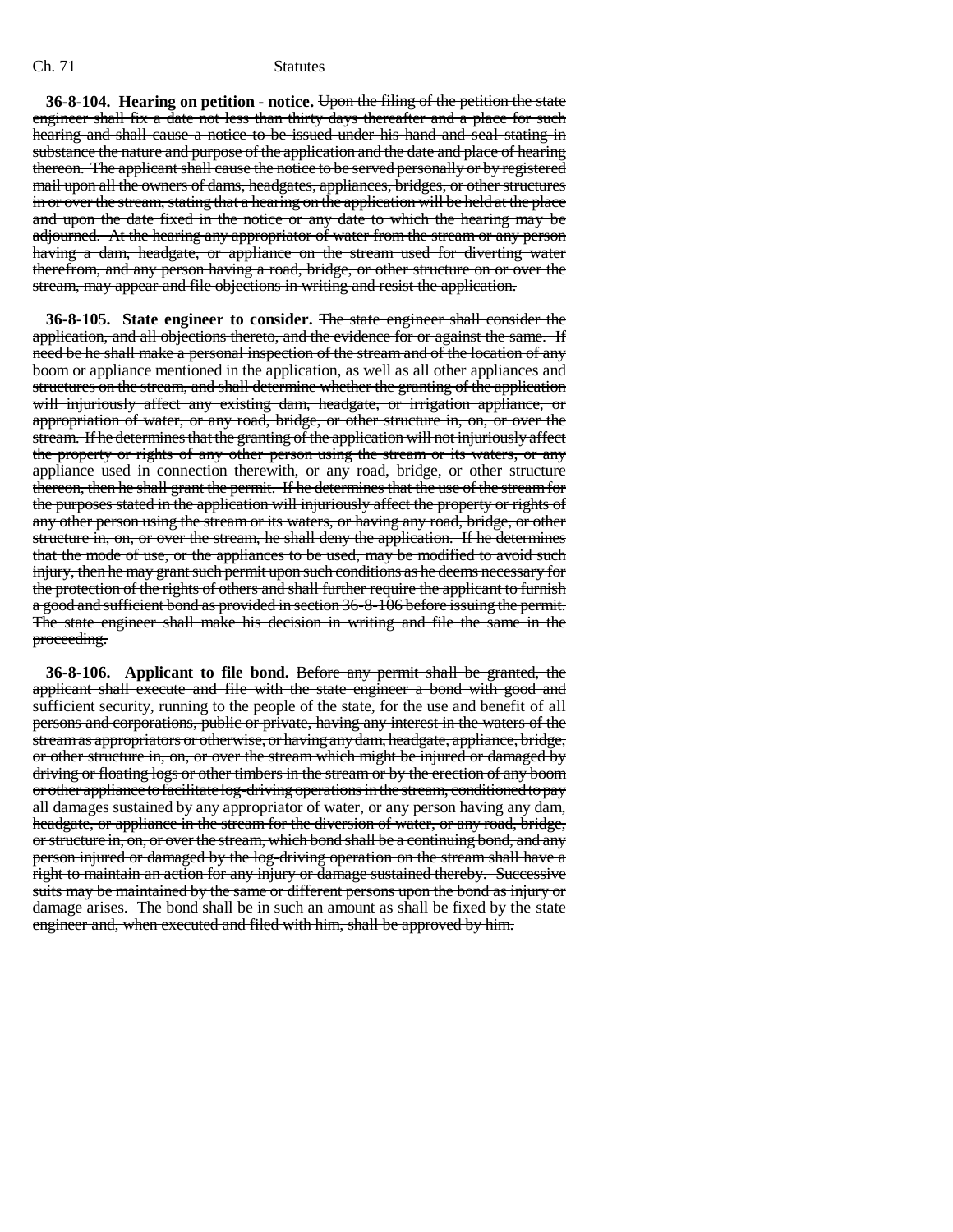**36-8-107. Permit - liability - suspended or annulled.** The approval by the state engineer of any application, or of any plan therein set forth, and the granting of the permit shall not relieve the permittee from liability for any injury or damage caused by log-driving operations. The state engineer is authorized to suspend or annul any permit granted in case the permittee fails or refuses to comply with any of the conditions therein provided or so negligently carries on log-driving operations thereunder as to injure or damage the property or rights of any appropriator or user of the stream or any appliance therein or thereon. Any person whose rights, property, or appliances in, on, or over the stream are injured or damaged by the log-driving operations shall have a right of recovery against the holder of the permit, and upon the bond, for any injury or damage sustained by log-driving operations on the stream, and shall have a right to apply for an injunction against any injury or threatened injury which may arise on account of any log-driving operations on the stream or injury or damage to his appliances therein. Suits for injunction, and for damages, and for recovery on said bond may be joined in the same action.

**36-8-108. Appeal - procedure - transcript.** The permittee or any other person who has filed objections in the proceeding may appeal from the decision of the state engineer to the district court of any county where log-driving operations are sought to be carried on by giving written notice of appeal to the state engineer, within thirty days after his decision on the application, and filing with him a cost bond such as is or may be required in civil actions in courts of record, and thereupon said state engineer, upon payment to him of all costs incident to said appeal, shall transmit the entire record of the proceeding in his office and all papers and files connected therewith and his ruling thereon with his certificate attached thereto to the clerk of the district court of the proper or selected county. When the record is filed in the court, the clerk thereof shall prepare a notice that the proceeding has been appealed to the court, which notice shall be directed to and served upon all persons who have theretofore filed objections to the granting of the permit, at least twenty days prior to hearing thereon. After due service thereof has been made, the court shall proceed to hear and determine the application in like manner as other civil actions, and the trial thereof shall be de novo, and other persons claiming to be injured or affected thereby may appear at any time before the hearing thereon and file their objections to the granting of the permit. The court after hearing the cause shall enter its judgment therein, refusing or granting the permit or fixing conditions upon which the same may be granted, and if granted shall direct the state engineer to proceed and fix the bond and issue the permit in accordance with the decision of the court, and, unless appellate orders are taken, the clerk of the court shall transmit the decision to the state engineer for his action thereon.

**36-8-109. Filing to operate as stay.** In case the state engineer grants a permit and an appeal is taken to the district court, then the filing of the record in the district court shall operate as a stay on the permit until final determination by the court. The judgment of the district court is subject to appellate review as provided by law and the Colorado appellate rules as in other civil actions, and, in the hearing in the district court, the Colorado rules of procedure for trial of civil actions shall apply as near as may be.

**36-8-110. Penalty.** Anyone violating any of the provisions of this article is guilty of a misdemeanor and, upon conviction thereof, shall be punished by a fine of not more than one thousand dollars, or by imprisonment in the county jail for not more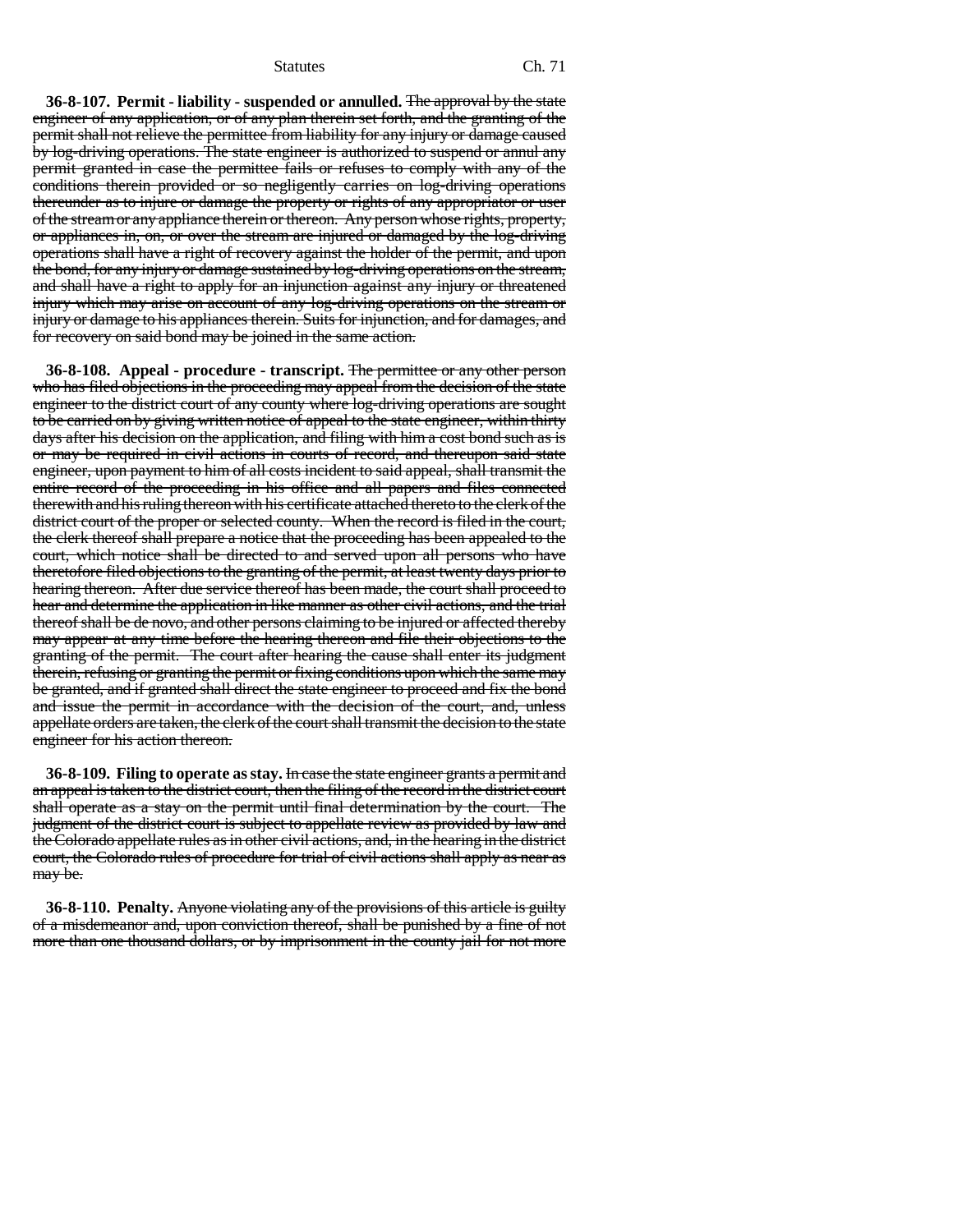than six months, or by both such fine and imprisonment.

**SECTION 19.** Part 9 of article 5 of title 25, Colorado Revised Statutes, 1989 Repl. Vol., as amended, is repealed as follows:

**25-5-901. Legislative declaration.** The general assembly hereby finds and declares that recent research has shown that the use of cannabis may alleviate the nausea and ill effects of cancer chemotherapy and may alleviate the ill effects of glaucoma. The general assembly further finds that there is a need for further research and experimentation with regard to the use of cannabis under strictly controlled circumstances. It is for this purpose that the "Dangerous Drugs Therapeutic Research Act" is enacted.

**25-5-902. Short title.** This part 9 shall be known and may be cited as the "Dangerous Drugs Therapeutic Research Act".

**25-5-903. Definitions.** As used in this part 9, unless the context otherwise requires:

(1) "Cannabis" means marihuana, as defined in section 12-22-303 (17), C.R.S., or marihuana concentrate, as defined in section 12-22-303 (18), C.R.S.

(2) "Chancellor" means the chancellor for health affairs of the university of Colorado medical center.

(3) "Committee" means the pharmacy and therapeutics committee of the medical board of Colorado general hospital.

(4) Repealed.

(5) "Practitioner" means a person authorized to practice medicine and to prescribe and administer controlled substances, as defined in section 12-22-303 (7), C.R.S., which are subject to the provisions of part 3 of article 22 of title 12, C.R.S.

(6) "Program" means the dangerous drugs therapeutic research program.

**25-5-904. Dangerous drugs therapeutic research program - establishment participation.** (1) There is established at the university of Colorado health sciences center the dangerous drugs therapeutic research program. The program shall be administered by the chancellor and may make use of hospital facilities transferred to the university of Colorado hospital authority pursuant to the terms of part 5 of article 21 of title 23, C.R.S. The chancellor shall promulgate rules and regulations necessary for the proper administration of this part 9. In promulgating such rules and regulations, the chancellor shall take into consideration those pertinent rules and regulations promulgated by the federal drug enforcement agency, the federal food and drug administration, and the national institute on drug abuse. All rules and regulations promulgated pursuant to this subsection (1) shall be subject to sections  $24-4-103$  (8) (c) and (8) (d) and  $24-4-108$ , C.R.S.

(2) Except as provided in section 25-5-905 (2), the program shall be limited to cancer chemotherapy patients and glaucoma patients who are certified to the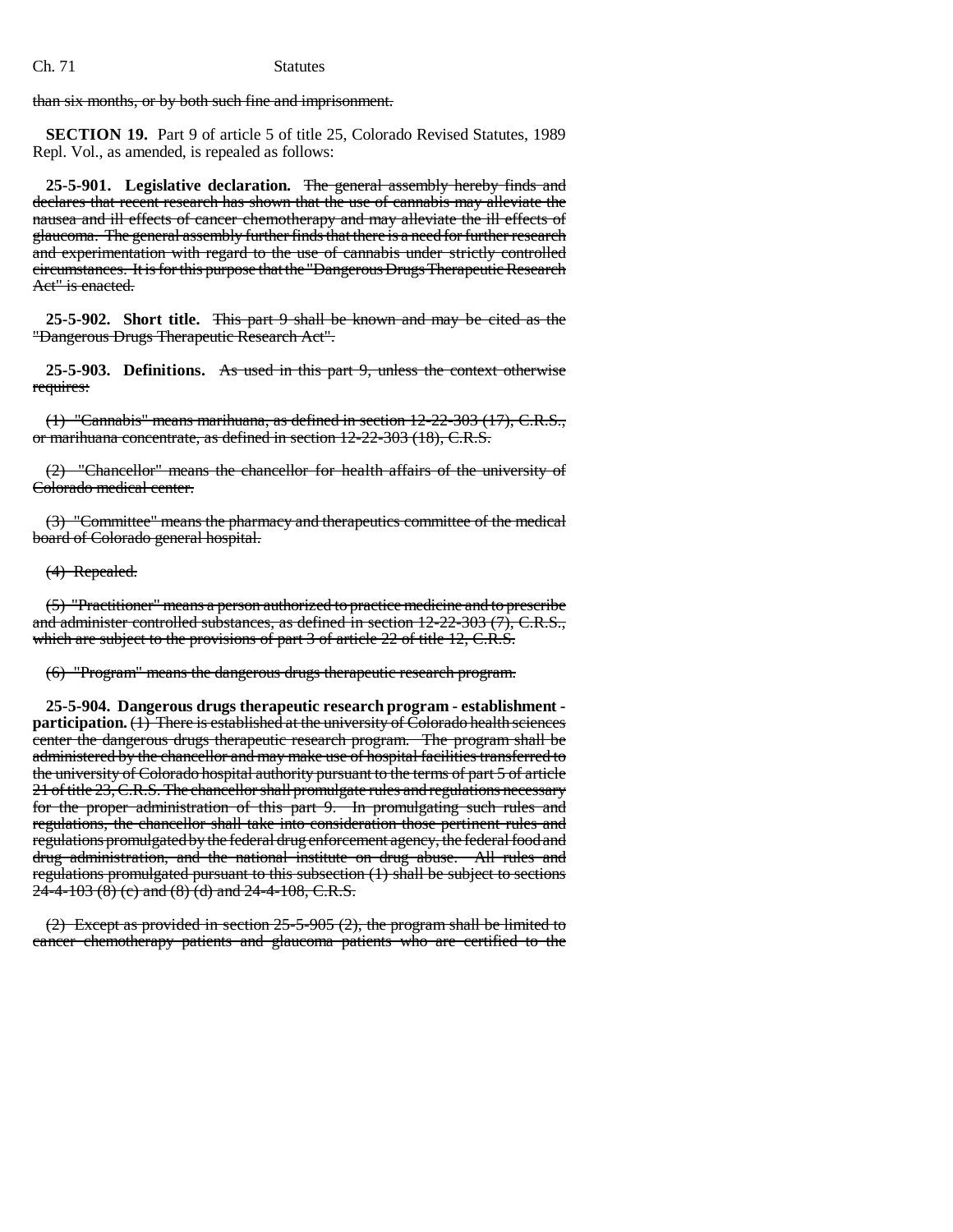committee by a practitioner as being involved in a life-threatening or sense-threatening situation, who are not responding to controlled substances, other than marihuana or marihuana concentrate, as defined in section 12-22-303 (7), C.R.S., administered pursuant to part 3 of article 22 of title 12, C.R.S., or where the substances administered have proven to be effective but where such patients have incurred severe side effects, and who have resided in the state of Colorado for at least one year. Such certification shall issue without unnecessary delay where a practitioner has determined that the possession and use of cannabis is necessary to alleviate the side effects of cancer chemotherapy or necessary for the treatment of glaucoma. The cost of any blood test required by the food and drug administration prior to entrance into the program shall be borne by the patient seeking entrance into the program.

**25-5-905. Pharmacy and therapeutic committee - organization - powers and duties.** (1) The committee shall review all applicants for the program and their licensed practitioners and certify their participation in the program. The committee shall additionally certify practitioners and state-operated licensed pharmacies for participation regarding the distribution of cannabis pursuant to section 25-5-906 (3).

(2) The committee may include other disease groups for participation in the program after pertinent medical data has been presented by a clinical researcher with an investigative new drug number issued by the food and drug administration and approved by both the chancellor and the committee. For the purposes of this subsection (2), "clinical researcher" means any person licensed pursuant to section  $12-22-304(1)(a)$ , C.R.S., to experiment with, study, or test any controlled substance, as defined in section 12-22-303 (7), C.R.S., within this state.

**25-5-906. Dangerous drugs therapeutic research program - distribution.** (1) The chancellor shall apply to contract with the federal government for receipt of cannabis pursuant to rules and regulations promulgated by the national institute on drug abuse, the food and drug administration, and the drug enforcement administration.

(2) If, within a reasonable time, the chancellor is unable to obtain cannabis pursuant to subsection (1) of this section, he shall conduct an inventory of available sources of analyzed cannabis, including but not limited to the Colorado bureau of investigation, the Colorado organized crime strike force, and local law enforcement officials. Said inventory shall be for the purpose of determining the feasibility of obtaining analyzed cannabis for use in the program. Upon conducting said inventory, the chancellor shall contract with the available source for the receipt of analyzed cannabis. For the purpose of this subsection  $(2)$ , "analyzed cannabis" means cannabis that has been tested for impurities or poisons and has been determined to be acceptable for human use.

(3) The chancellor shall cause such analyzed cannabis to be transferred to a certified state-operated pharmacy for distribution to a certified patient upon the written order form of the certified practitioner pursuant to this part 9.

**25-5-907. Report - legislative review.** (1) Not later than thirty days prior to the convening of each regular session of the general assembly, the chancellor shall prepare a report on the use of cannabis as a therapeutic drug. The report shall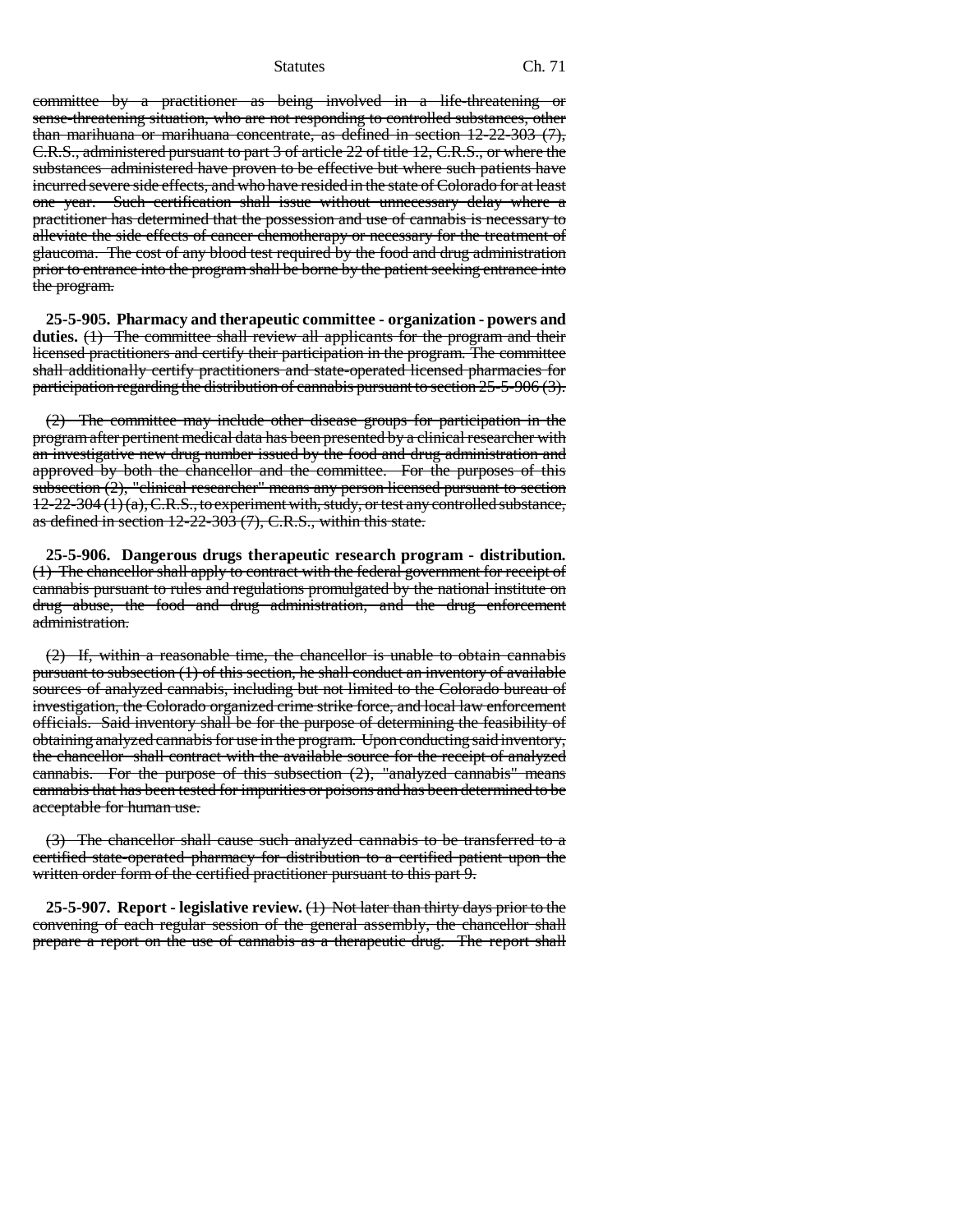include, but shall not be limited to:

(a) The quantity of cannabis received from each source;

(b) The quantity of cannabis transferred to designated state-operated licensed pharmacies;

(c) The quantity of cannabis prescribed to patients;

(d) The number of patients, practitioners, and pharmacies certified under the provisions of this part 9, including the number of patients suffering from each type of disease for which cannabis is prescribed; and

(e) The recommendations and comments of the chancellor and the committee on the administration of the provisions of this part 9.

(2) During the fifth year after the establishment of the program, the chancellor, with the assistance of the committee, shall make a feasibility study and review of the provisions of this part 9 to determine its effectiveness and accomplishments and shall solicit the cooperation and advice of the Colorado medical society, the American board of ophthalmology, the American board of internal medicine, the American board of psychiatry, and any other person which the chancellor may deem proper. The chancellor shall report his findings and recommendations to the general assembly of the state of Colorado at the next regular session following the preparation of such feasibility study and review.

**SECTION 20.** 12-22-304 (7), Colorado Revised Statutes, 1991 Repl. Vol., as amended, is amended to read:

**12-22-304. License required - controlled substances - drug precursors - fund created - repeal.** (7) No license shall be issued under this part 3 to a researcher, manufacturer, or distributor of marihuana or marihuana concentrate. except in accordance with part 9 of article 5 of title 25, C.R.S.

**SECTION 21.** 18-18-406 (10), Colorado Revised Statutes, 1986 Repl. Vol., as amended, is amended to read:

**18-18-406. Offenses relating to marihuana and marihuana concentrate.** (10) The provisions of this section shall not apply to any person who possesses, uses, prescribes, dispenses, or administers marihuana or marihuana concentrate pursuant to the "Dangerous Drugs Therapeutic Research Act", part 9 of article 5 of title 25, C.R.S., or who possesses, uses, prescribes, dispenses, or administers any drug classified under group C guidelines of the national cancer institute, as amended, approved by the federal food and drug administration.

**SECTION 22.** 18-18-414 (1) (d), Colorado Revised Statutes, 1986 Repl. Vol., as amended, is amended to read:

**18-18-414. Unlawful acts - licenses - penalties.** (1) Except as otherwise provided in this article or in article 22 of title 12, C.R.S., the following acts are unlawful: